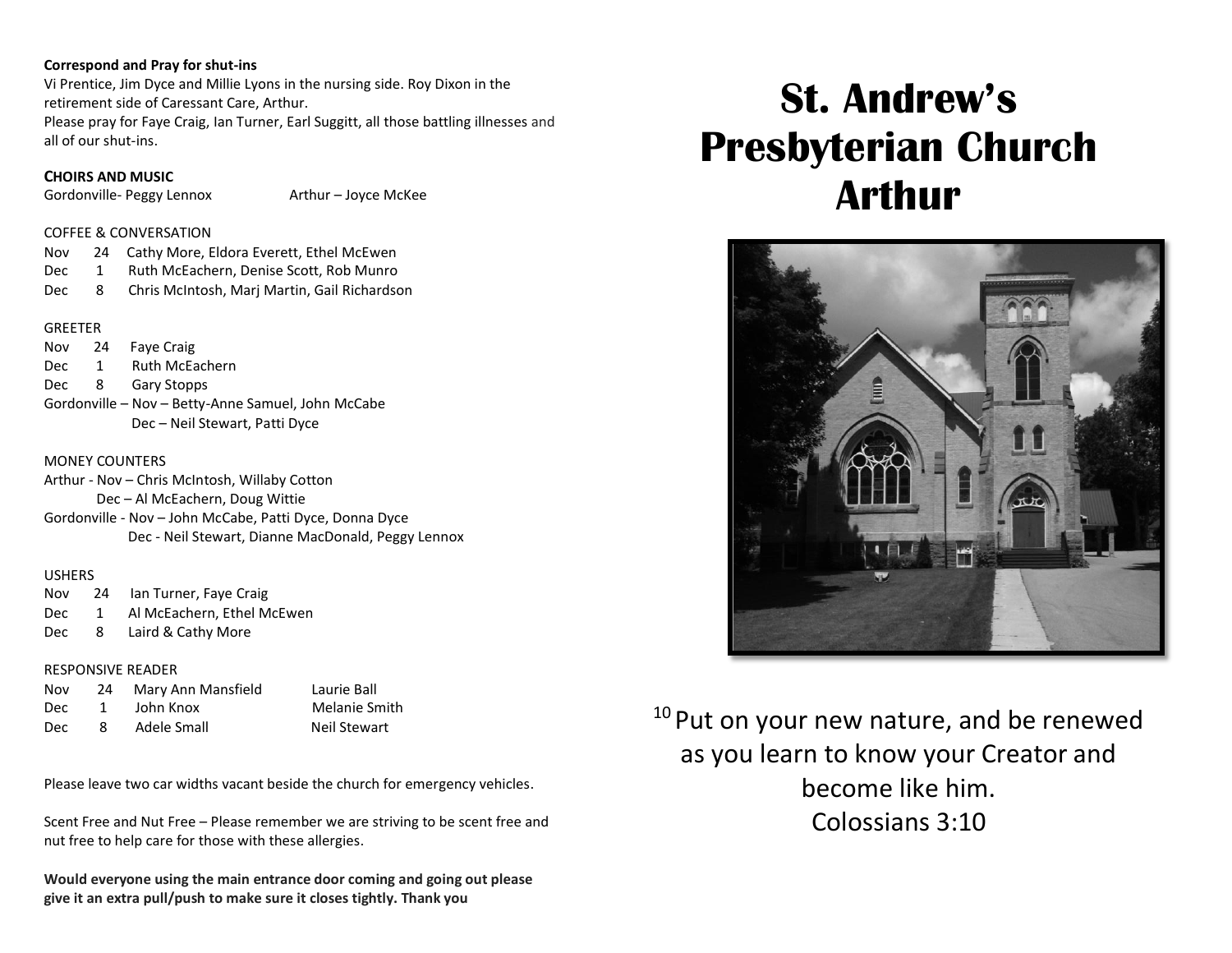## **St. Andrew's Presbyterian Church November 24th , 2019**

Arthur – 11:00 a.m. Rev. Ed Charlton – Minister [www.standrewsarthur.ca](http://www.standrewsarthur.ca/)

New message series: *Idols we bow down to:* The Bible is very clear that we are not to have idols in our lives and yet many of us do. Some of our Idols are: Identity, Peace, Tradition, and Deconstruction/Change. Join us as we look at these idols that hold people back and see how Jesus is trying to free us for life together with Him.

## **WE APPROACH GOD**

| pg 1028/screen |
|----------------|
| 237/screen     |
|                |
| screen         |
| screen         |
| YSB 80/screen  |
|                |
|                |
|                |
|                |
| pg 230/screen  |
| pg 650/screen  |
| pg 983/screen  |
|                |
|                |
|                |
|                |
|                |
| 247/screen     |
|                |
|                |
|                |
|                |

## **Congregational Concerns**

Rejoice for the Lord is good and his love endures forever! We are overjoyed that you could be with us this morning. Church Phone # is 519-848-3710, Email is st.andrewsarthur@gmail.com Pastor Ed Charlton's cell phone # is 519 831-1996 **Like** us on Facebook at Arthur St Andrews Presbyterian Church. Adele Small will be helping to coordinate **Pastoral Care**. Her contact information is: Home 519-323-0478 or Cell and Text [226-971-9133.](tel:226-971-9133) **Please send announcements** to the church email, leave a message on the church phone or leave the announcement on the desk in the front office/library. Announcements are due by 12 noon **Thursday. Prayer Group –** A prayer group will be meeting before the service from 10:30am-10:45am. You can come and join together whether to pray silently or out loud. It is an opportunity for us to gather and come before God in prayer.

**Prayer is an important step of coming before Jesus and trusting in His faithfulness**. Jesus said that when two or three are gathered He is present also. Following the service, Pastor Ed Charlton will be available to pray with you. This is confidential and you can just ask to be prayed for or give some specifics.

## **Stewardship Moments**

What we have done for ourselves alone dies with us; what we have done for others and the world remains and is immortal. *Albert Pike (1809-1891), attorney, soldier, writer* 

**Sunday Nov 24 - Conn Country Gospel Sing Afternoon 1:30-3pm** being held at **Knox Conn.** A free will offering will be accepted.

**Sundays – 2:00 pm.: Cantata practice** Grace Anglican Church

**7pm – Teen bible study.** The Case for Christ study.

### **Wednesdays - Bible study**

**10 am** -We will be looking at biblical examples of revival for the next few weeks.

### **Wednesday Nov 27 – Casserole Luncheon**

**11:30 -1pm** – at Grace Anglican Church Arthur. Casseroles, salad, tea biscuits & dessert. \$10 Bake Table Draw Tickets